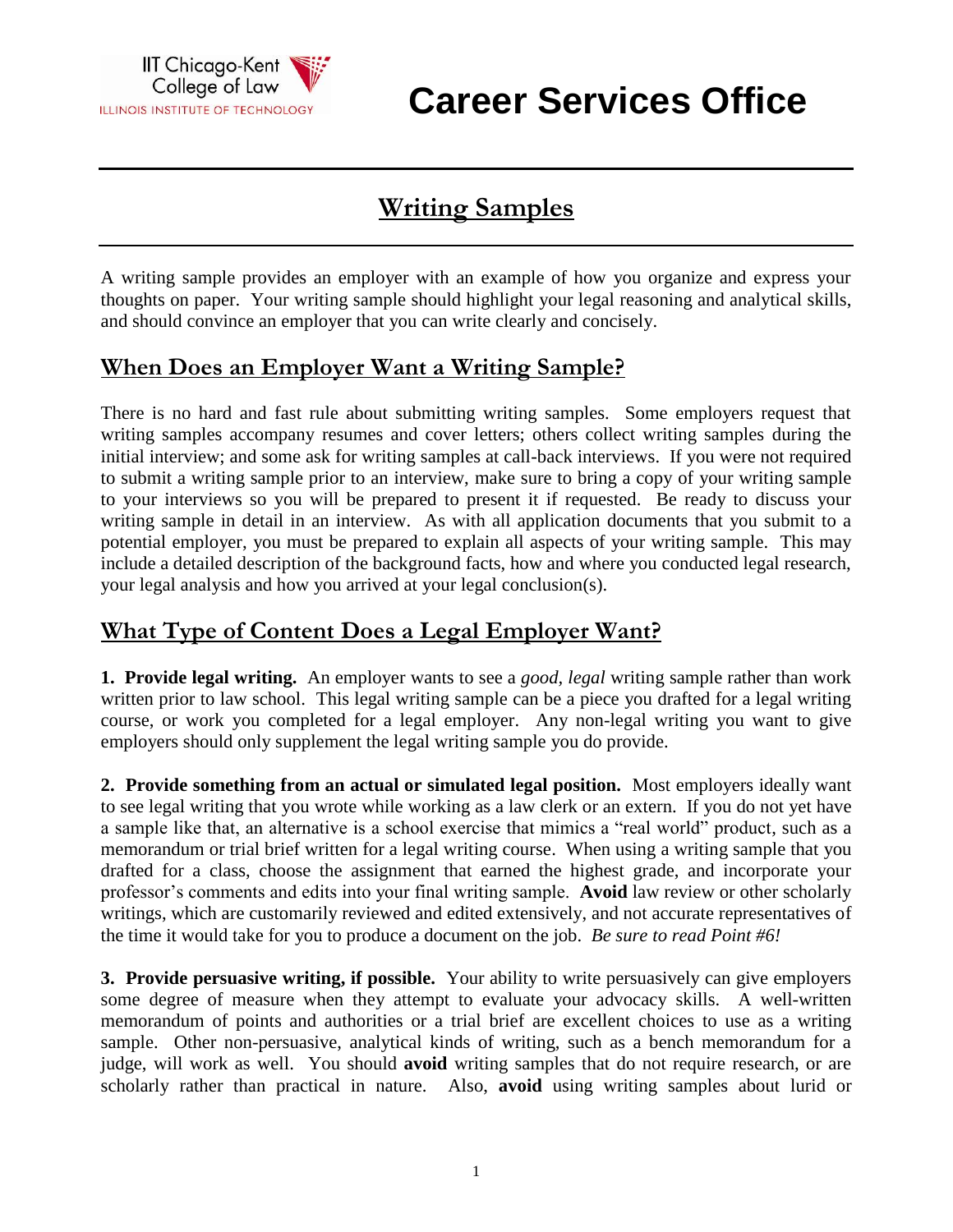sensational subject matters. Finally, **avoid** writing samples about arcane subjects, **unless** you are sending them to employers who can appreciate them.

**4. Provide something recent.** Ideally, your legal writing skills should improve with time and experience, and employers are interested in your current skill level. Therefore, try to provide a writing sample you drafted within the last two years.

**5. Provide your own work.** At times a student may choose to submit a writing sample that is the result of a collaborative effort, or one that may appear to be someone else's work. If either situation is your case, you must provide an explanatory note that identifies which part of the sample is your original work. Even if you attach an explanatory note, it is still very easy for the employer to mistake someone else's writing for your work. Make it easy on the employer by drawing an "X" through, or deleting, the portions of the sample you did not write.

**6. Obtain permission to use a product written for a job or externship, and redact confidential/sensitive information.** If you use a sample from an employer or externship, you **must ask permission** before using the sample and **redact any confidential information**, such as the party names. It does not matter how well you write if you have demonstrated poor judgment and thoughtlessness by failing to remove all client names and other confidential information. If you must delete confidential information, insert fictitious material; it helps to maintain the flow of the text and makes the writing sample easier to read.

## **How to Edit, Format and Present Your Writing Sample:**

**1. Provide five to ten double-spaced pages.** Always follow an employer's specific guidelines regarding a writing sample's length. If an employer does not set a minimum or maximum page limit, try to keep your writing sample between five and ten double-spaced pages. If you have chosen a sample that exceeds the employer's requirement (or exceeds ten pages), you should cut the sample to an acceptable length. If you do so, make sure that you do not delete any necessary context, and annotate the cover page–"I omitted Arguments IV and V." Put such annotations on your cover page, which should include your name, contact information, and an explanation of when and for whom you wrote the product.

*Tip: If you are unsure as to what employers want, simply ask them.*

**2. Provide neat, well-edited writing samples employers can readily understand**. Proofread your writing sample several times. Writing samples should be free of spelling, grammatical and typographical errors. They should be easy to read, with ample margins and readable font, neatly typed on plain white or off-white paper, and well-written (clear, concise, and coherent). Finally, include your name and **page numbers** on every page of your writing sample.

**3. Always include a cover page with YOUR NAME ON IT!** Believe it or not, your name is the most important and most often forgotten information on the writing sample. Make sure to draft a cover page that includes the same "heading" (with your name and contact information) from your resume and cover letter. In addition to your name and contact information, the writing sample cover page should include an explanation of when and for whom you wrote the product. If a writing sample is an excerpt of a longer piece, describe the nature of the larger document and provide context and background information regarding the excerpt.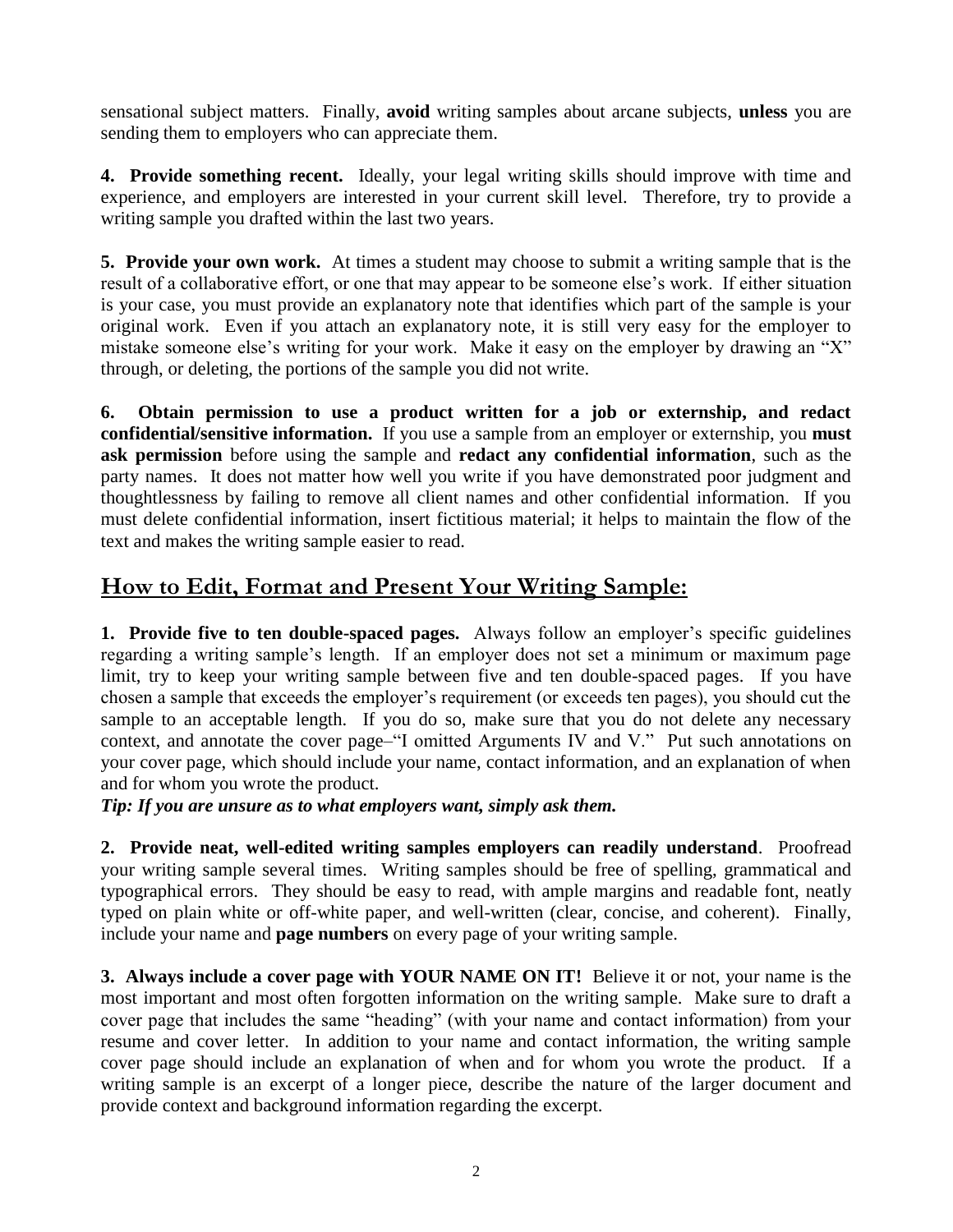### *Sample Writing Sample Cover Pages Appear Below*

### **ALLY McBEAL 1545 Scarlett Street Chicago, Illinois 60600 312.555.1212 amcbeal@kentlaw.iit.edu**

#### **Writing Sample**

This writing sample is an office memorandum, in its entirety, regarding whether a client may have a viable claim for intentional infliction of emotional distress pursuant to Illinois law. I drafted this memorandum for my Legal Writing I course in Fall 2011.